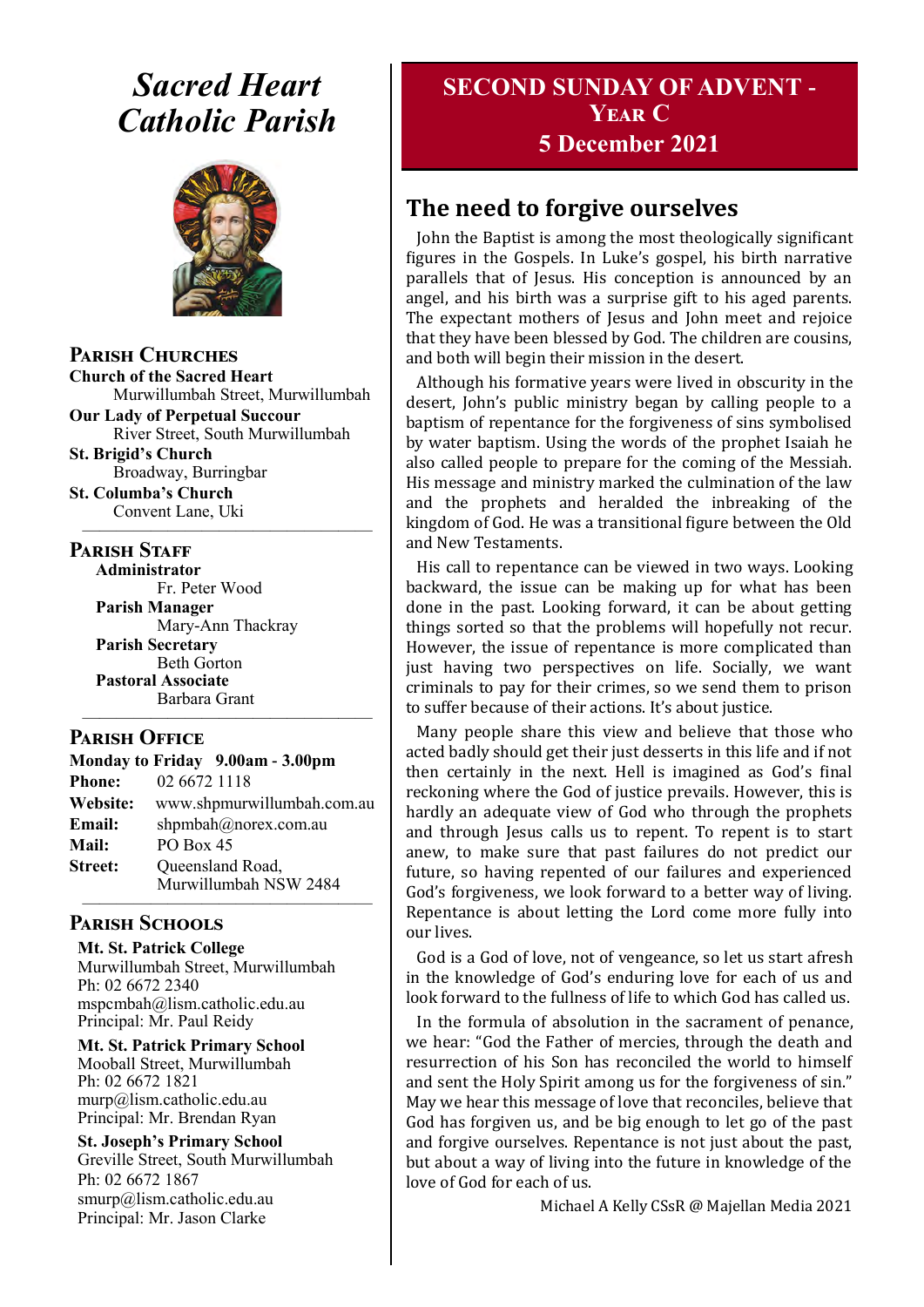# This week in the Parish 28 Nov  $-$  5 Dec

| Saturday 4<br>Sunday 5                                             | 6:00 pm - Vigil Mass<br><b>SECOND SUNDAY OF ADVENT - Year C</b><br>8:00 am - Mass<br>9:00 am - Welcome cuppa & drawing the Parish Raffle |  |
|--------------------------------------------------------------------|------------------------------------------------------------------------------------------------------------------------------------------|--|
|                                                                    | 10:00 am - Mass                                                                                                                          |  |
| <b>Monday</b>                                                      | 9:00 am - Rosary & Prayers (see note below)                                                                                              |  |
| Tuesday 7                                                          | No Mass today                                                                                                                            |  |
| Wednesday 8                                                        | The IMMACULATE CONCEPTION of the BLESSED<br>VIRGIN MARY                                                                                  |  |
|                                                                    | No Mass today                                                                                                                            |  |
|                                                                    | 6:00 pm - Deacon Prodencio's Ordination in Lismore                                                                                       |  |
| Thursday 9                                                         | 8:15 am - Mass                                                                                                                           |  |
| Friday 10                                                          | No Mass today                                                                                                                            |  |
| Saturday 11                                                        | 9:00 am - Mass of Anointing                                                                                                              |  |
|                                                                    | 6:00 pm - Vigil Mass                                                                                                                     |  |
| Sunday 12                                                          | <b>THIRD SUNDAY OF ADVENT - Year C</b>                                                                                                   |  |
|                                                                    | 8:00 am - Mass                                                                                                                           |  |
|                                                                    | 10:00 am - Mass                                                                                                                          |  |
| During December, the Sacred Heart Church will be open for Prayer & |                                                                                                                                          |  |
| Reflection each weekday from 4pm - 5pm. (entry via side door)      |                                                                                                                                          |  |



#### **Seating in the Church**

Please remember to turn over the small **'Please Sit Here'** card where you sit in the church during Mass. This tells the volunteer cleaners where someone has been sitting during Mass.

## **Reconciliation**

Saturday : 5.30pm - 5.50pm Sunday: 7.30am - 7.50am

**Prayer Chapel:**  The Sacred Heart Prayer Chapel is open for private prayer each weekday from 9am - 3pm.

## **Please Pray For:**

#### **Recently Deceased**:

Mary Minahan ( mother of Mary Trevithick), Sr Judith Quirk, Sr Joan Reynolds, Ricky Toms, June Heggie, Margaret MacLennan, John de Mol

#### **Anniversaries:**

Stephen Sweetnam, Bill Hyde, Eileen Gear

#### **Those Who Are Sick:**

Fr Anthony Lemon, James Wallace

*Readings for today and next Sunday:*  **SECOND SUNDAY OF ADVENT - Year C**  Baruch 5:1-9; Phil 1:4-6, 8-11; Lk 3:1-6 **THIRD SUNDAY OF ADVENT - Year C**  Zeph 3:14-18; Phil 4:4-7; Lk 3:10-18

## **Reading Roster**

**11/12 Dec - THIRD SUNDAY OF ADVENT - Yr C 6pm Vigil:** Mike Brennan **Sunday 8am:** Bernard Nolan **Sunday 10am:** Barbara Cook

#### **Wednesday Word**

Copies of Wednesday Word, with this weekend's readings, are available for you in the Church.

## **Acknowledgement of Country**

**Rosary & Prayers** for God's Precious Infants and the Unborn Child - Monday 6 December - 9am - Sacred Heart Church Prayer Chapel. Pregnancy Help Line: 1300 139 313

## **'Mass of Anointing' 9.00am Saturday 11 December**

The Sacrament of the Anointing of the Sick is a prayer of healing which may be celebrated individually and communally, and may be received more than once.

**All Parishioners Are Welcome.** 

#### **Catholic Men's Group December morning tea**

**Wed 15 Dec | 10:00 am | Mbah Services Club** Enquiries: Alex Lever 0458 817 021

#### **All Men Are Welcome**

*Proof of Double Vaccination and wearing of masks is mandatory* 

## **Josephite Calendars**

2022 Josephite Calendars are on sale in the Church or at the Parish Office. \$10.00 each.

*We would like to acknowledge the Bundjalung people who are the Traditional Owners of this land on which we gather and pray today. We pay our respects to the Elders past, present and emerging, and extend that respect to other Aboriginal and Torres Strait Islander people past, present and emerging.*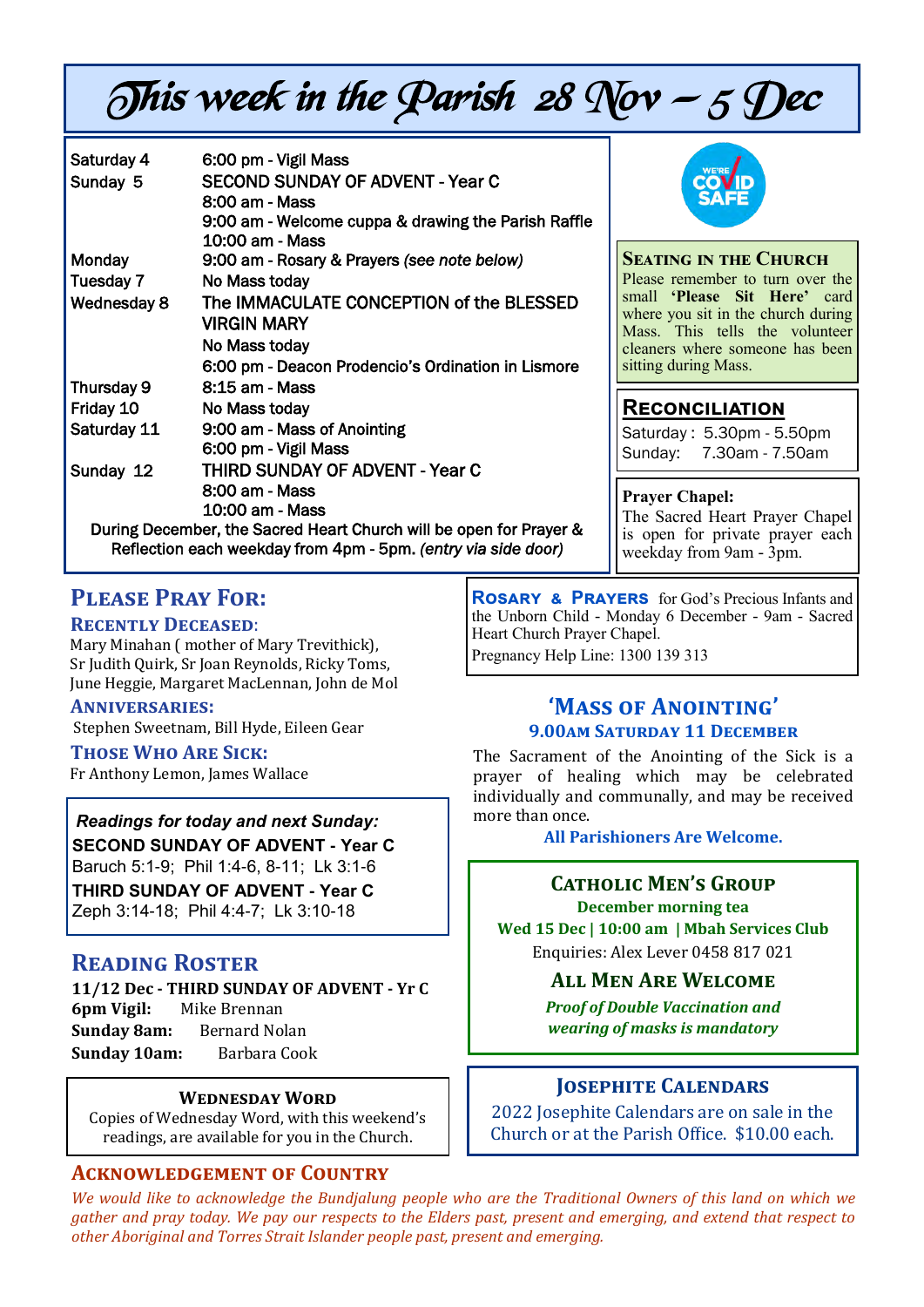

## **Mt St Patrick OSHC We are hiring now...**

#### **Casual educators required for Dec/Jan vacation care (possible to extend to after school care 2022)**

- you must have a warm smiling face that makes every child feel special!
- you must be able to laugh at jokes you don't find funny
- possessing the skills required to rapidly count the heads of numerous moving small people is of the utmost importance
- you must be prepared to have lots of fun in the workplace

If the above sounds like you we would love to hear from you.

Position to start mid-December.

Contact: Darlene 0474 827 651 or murp-oshc@lism.catholic.edu



## **ORDINATION TO THE PRIESTHOOD**

**Deacon Prodencio will be ordained by Bishop Greg Homeming this Wednesday 8 December at St Carthage's Cathedral, Lismore at 6pm.** 

The bus will be leaving from the Queensland Rd bus bay - 3.45pm for 4pm departure. Suggested time for arrival back in Murwillumbah - 10.30pm. Cost of the bus is \$10 - to be paid at the Parish Office or on boarding.

Please keep Prodencio in your prayers this week as he makes final preparations for his Ordination.

Prodencio's Ordination will be livestreamed. Link to be advised.



## **St Vincent de Paul Society Mary MacKillop Conference, Murwillumbah**

**Christmas can be a sad time for those doing it tough. Once again the Mary MacKillop Conference Murwillumbah will be helping those in need to make Christmas special.**

#### **Please consider donating any of the following:**

- **Gift cards or vouchers**  especially on outlets where gifts, toys or something special can be purchased
- **Money**  can be left in a specially marked envelope at Parish or School offices or Vinnies, or on a collection plate at Mass
- **Donate online** to http://donate.vinnies.org.au/christmas-appeal **BUT WHEN YOU REACH THE OPTION ASKING FOR 'COMMENTS OR CONFERENCE NAME' PLEASE WRITE "Conference 43-427" SO YOUR GIFT STAYS IN THIS AREA.**

To give us time to get Christmas help to those who need it we hope most gifts will be received by **Wednesday 8 December.** Thank you very much for anything you are able to do.





#### **Synod 2021 2023**

Catholics across Australia are being consolidated for the next international Synod of Bishops, which has the theme: "For a Synodal Church: Communion, Participation and Mission".

Pope Francis asks us to dream of a renewed church where all people feel that they have a home and can participate.

We are encouraged to prayerfully reflect and make submissions via a user-friendly online portal. All people are encouraged to meet in groups or submit individually. Multiple submissions are welcome.

These submissions will comprise the report from the Diocese of Lismore for the 2023 Synod.

See the process at: [http://www.catholic.org.au/](http://www.catholic.org.au/synodalchurch) [synodalchurch](http://www.catholic.org.au/synodalchurch)

#### **Update on Fr Anthony | Friday 3 Dec 2021**

Fr Anthony is in a stable condition. His medical team are very pleased with his progress in the seven days since surgery but there is a long road to recovery ahead and your continued prayers are appreciated.

Cards, notes, and emails may continue to be left with the Parish team and we will forward them to Fr Anthony each week.

There have been some enquiries about visitors and/or how to contact Fr Anthony. **Please be aware that, at Fr Anthony's request, visitors and phone contacts are strictly limited to his family and his support team only** as he undertakes his recovery and rehabilitation over the coming weeks.

Thank you all for your continued support of Fr Anthony and thank you for respecting Fr Anthony's privacy as he starts on the long road to recovery.



 **Advent Wreath**

The season of Advent invites us to renew our lives in preparation for the coming of Jesus. The people who heard the message of John the Baptist repented for their sins and were baptized as a sign of God's forgiveness.

In Baptism, our sins are forgiven, and we receive the gift of the Holy Spirit, who helps us in our life of discipleship. Led by the Holy Spirit, we use this Advent season to renew our lives so that we, like John the Baptist, might prepare the way for Jesus.